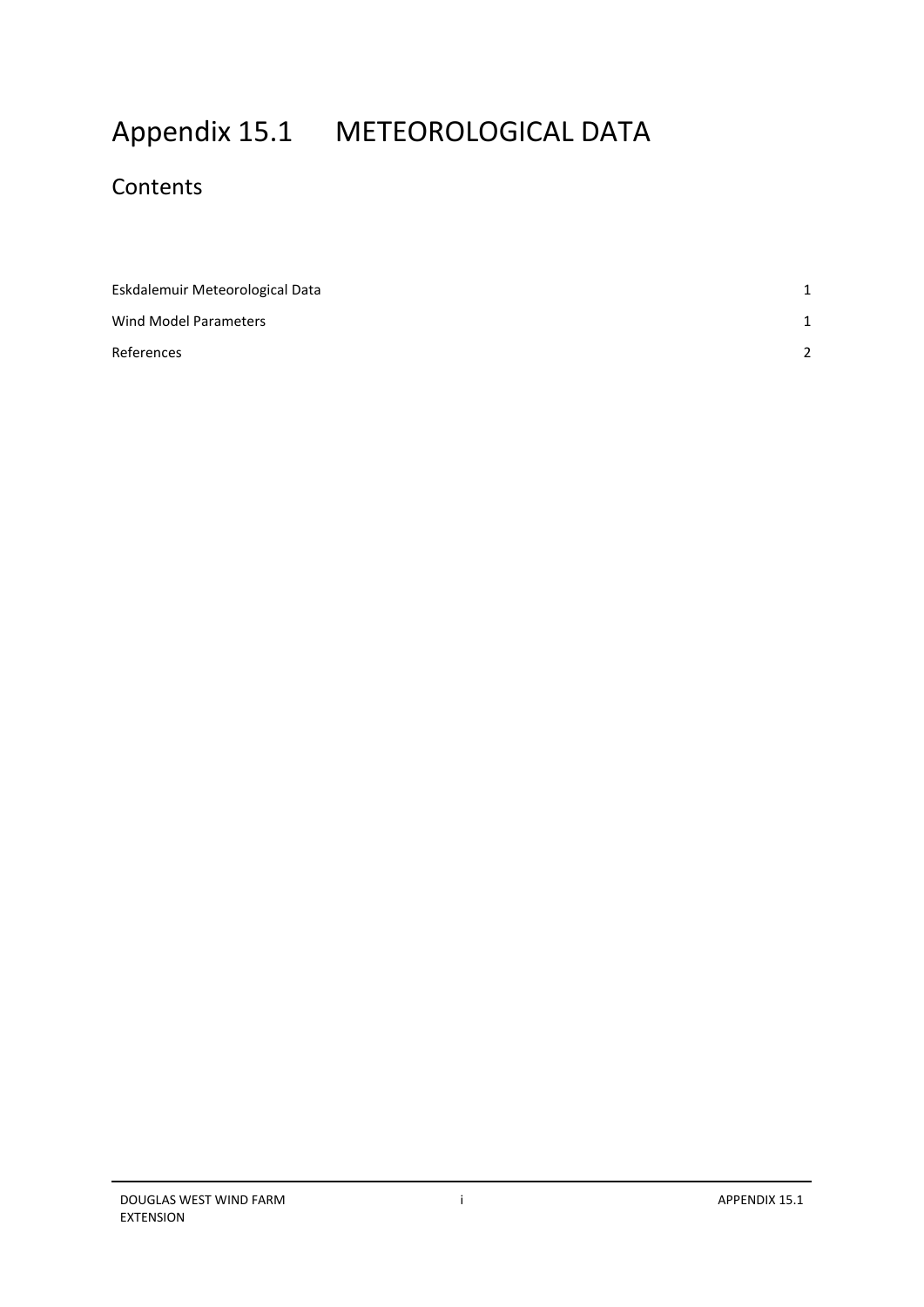This page is intentionally blank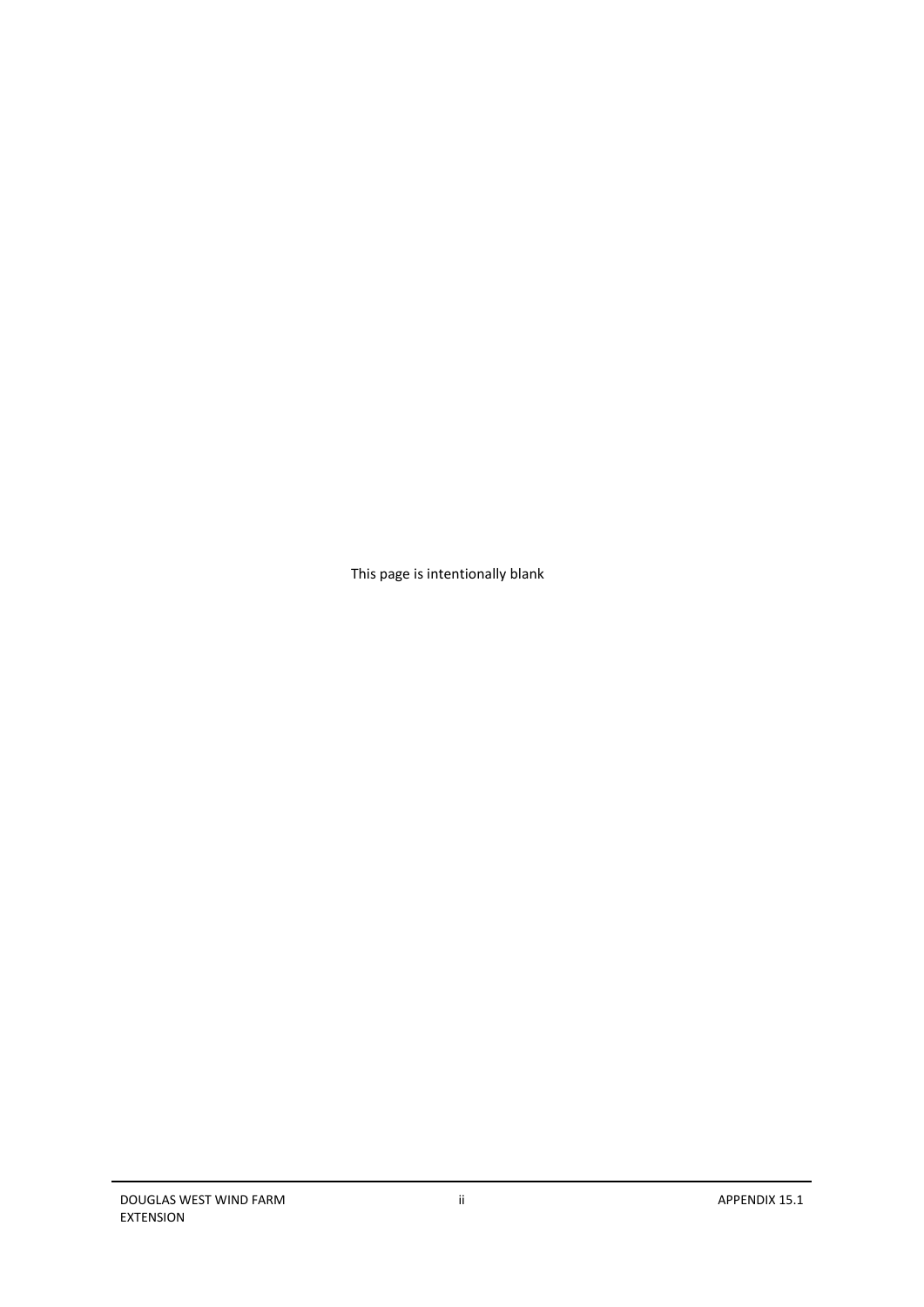## Appendix 15.1 METEOROLOGICAL DATA

Table A15.1 below summarises raw data received from the historical weather station data for Eskdalemuir and held by the UK Met Office (2019).

| <b>Month</b> | <b>Number of Days in Month</b> | <b>Average Sun Hours / month</b> | <b>Average Sun Hours /day</b> |  |
|--------------|--------------------------------|----------------------------------|-------------------------------|--|
| January      | 31                             | 39.62                            | 1.27                          |  |
| February     | 28                             | 62.75                            | 2.24                          |  |
| March        | 31                             | 90.14                            | 2.89                          |  |
| April        | 30                             | 128.83                           | 4.31                          |  |
| May          | 31                             | 165.25                           | 5.34                          |  |
| June         | 30                             | 155.31                           | 5.16                          |  |
| July         | 31                             | 143.14                           | 4.57                          |  |
| August       | 31                             | 130.57                           | 4.17                          |  |
| September    | 30                             | 98.40                            | 3.24                          |  |
| October      | 31                             | 74.42                            | 2.39                          |  |
| November     | 30                             | 51.11                            | 1.70                          |  |
| December     | 31                             | 37.19                            | 1.19                          |  |

**Table A15.1 – Summary of Raw Meteorological Data for Eskdalemuir Met Station from 1929 to 2018 (90 years)**

Table A15.2 below outlines the wind parameters used within the WindPro model for the Proposed Development. It adopts a 16 degree sector with 7,446 hours of wind per year (equivalent to the development being operational for 85 % of the year). Wind distribution data for the site is taken from a met mast located adjacent to the Proposed Development site.

| <b>Direction</b> | <b>Wind Distribution</b> | Hours of Wind / year | <b>Direction</b> | <b>Wind Distribution</b> | Hours of Wind / year |
|------------------|--------------------------|----------------------|------------------|--------------------------|----------------------|
| N                | 2.65 %                   | 197.3                | S                | 13.22 %                  | 984.4                |
| <b>NNE</b>       | 3.88%                    | 288.9                | SSW              | 15.43 %                  | 1148.9               |
| <b>NE</b>        | 5.38%                    | 400.6                | <b>SW</b>        | 9.63%                    | 717.0                |
| <b>ENE</b>       | 3.12%                    | 232.3                | <b>WSW</b>       | 12.58%                   | 936.7                |
| Е                | 2.88%                    | 214.4                | W                | 9.31%                    | 693.2                |
| <b>ESE</b>       | 2.62 %                   | 195.1                | <b>WNW</b>       | 6.03%                    | 449.0                |
| <b>SE</b>        | 3.17%                    | 236.0                | <b>NW</b>        | 2.75 %                   | 204.8                |
| <b>SSE</b>       | 4.42 %                   | 329.1                | <b>NNW</b>       | 2.93 %                   | 218.2                |
|                  |                          |                      | <b>Totals</b>    | 100.0%                   | 7446.0               |

**Table A15.2 – Wind Distribution at the Site**